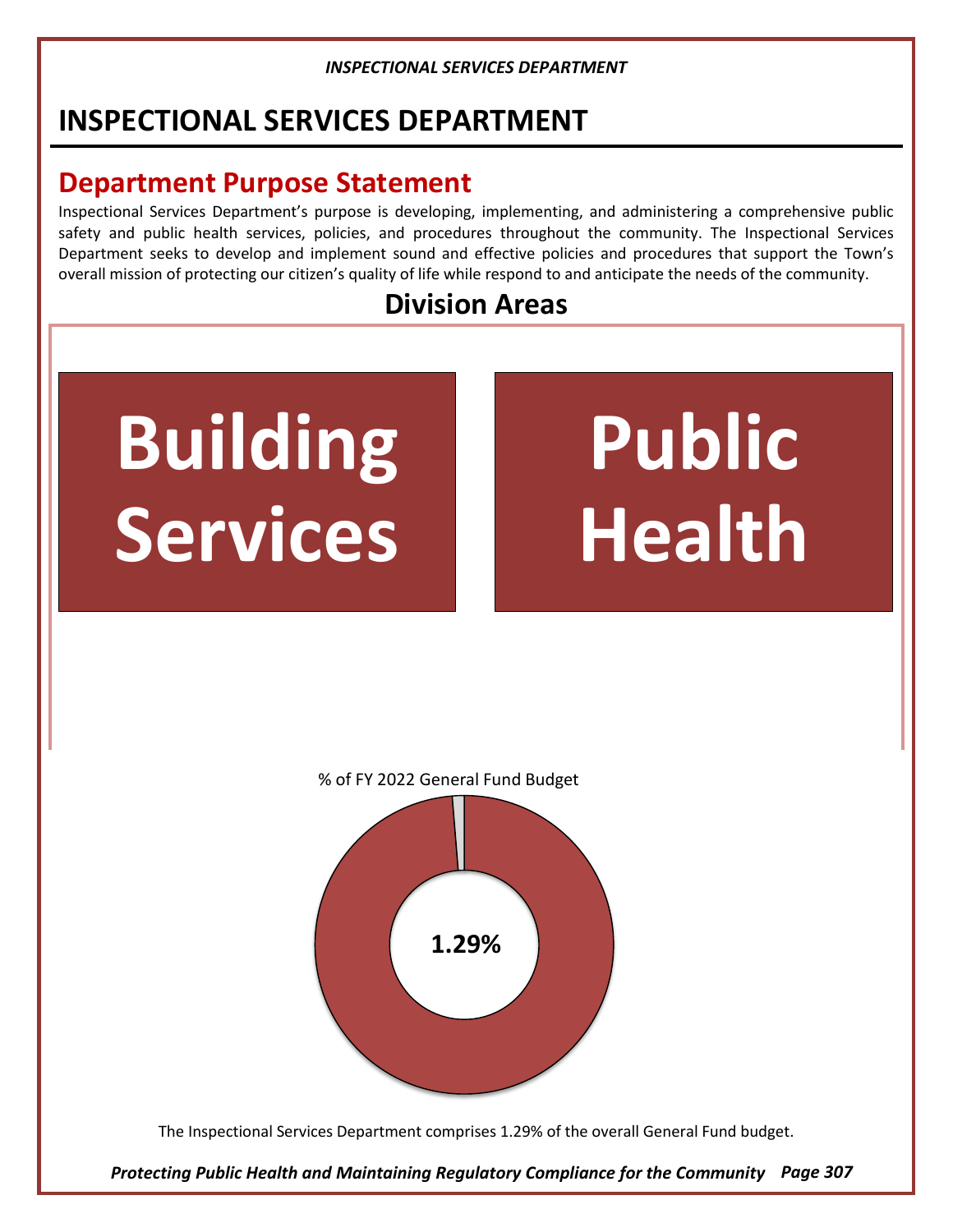## **Department Services Provided**

Inspectional services provides a suite of regulatory services to the community involving public safety and public health as they relate to buildings, structures, property use and businesses.

## **Department Budget Comparison**

| <b>Inspectional Services</b><br><b>Category</b> | <b>Actual</b><br><b>FY 2020</b> | <b>Projected</b><br><b>FY 2021</b> | <b>Approved</b><br><b>FY 2021</b> | <b>Proposed</b><br><b>FY 2022</b> | Change<br>$FY21 - 22$ | <b>Percent</b><br>Change |
|-------------------------------------------------|---------------------------------|------------------------------------|-----------------------------------|-----------------------------------|-----------------------|--------------------------|
| Taxes                                           | \$20,646                        | \$0                                | \$868,219                         | \$767,418                         | ( \$100, 801)         | $-11.61\%$               |
| Fines, Forfeitures, Penalties                   | 9.310                           | $\overline{\phantom{0}}$           |                                   |                                   |                       | $0.00\%$                 |
| Fees, Licenses, Permits                         | 2,023,826                       | 2,177,902                          | 1,296,661                         | 1,586,161                         | 289.500               | 22.33%                   |
| <b>Charges for Services</b>                     | 151                             |                                    |                                   |                                   |                       | 0.00%                    |
| Total Sources                                   | \$2,053,933                     | \$2,177,902                        | \$2,164,880                       | \$2,353,579                       | \$188,699             | 8.72%                    |

| <b>Expenditure Category</b> |             |             |             |             |           |          |
|-----------------------------|-------------|-------------|-------------|-------------|-----------|----------|
| Personnel                   | \$1.930.145 | \$1.918.565 | \$2.019.542 | \$2,102,227 | \$82,685  | $4.09\%$ |
| <b>Operating Expenses</b>   | 123.788     | 123,537     | 145,338     | 251.352     | 106.014   | 72.94%   |
| Total Appropriation         | \$2,053,933 | \$2,042,102 | \$2,164,880 | \$2,353,579 | \$188,699 | 8.72%    |

#### **Summary of Budget Changes**

The Inspectional Services Department proposed FY 2022 budget is increased by \$188,699 (8.72%) from the approved FY 2021 budget. Personnel budget change includes contractual obligations, increased hours for the Coastal Health Resource Coordinator and Water Quality Specialist positions, and a reallocation of the Deputy Building Commissioner salary to the Weights & Measures Revolving Fund. Operating budget change includes funds for increased vehicle lease contract cost, tablet purchases, and monitoring rental properties for registration, complaint tracking, and data collection.

| <b>Budget Reconciliation</b>                  | Personnel                | <b>Operating</b> | Capital | <b>Totals</b> | <b>FTE</b> |
|-----------------------------------------------|--------------------------|------------------|---------|---------------|------------|
| FY 2021 Approved Budget                       |                          |                  |         | \$2,164,880   |            |
| Contractual Obligations Net of Staff Turnover | 95,591                   |                  |         | 95,591        |            |
| One-Time Charges                              | $\overline{\phantom{0}}$ |                  |         |               |            |
| FY 2022 Budget Changes                        |                          |                  |         |               |            |
| 1. Deputy Building Commissioner 25% to W&M    | (24,236)                 |                  |         | (24, 236)     | (0.25)     |
| 2. Coastal Health Resource Coordinator        | 5,300                    |                  |         | 5.300         | 0.10       |
| 3. Water Quality Specialist                   | 6.030                    | 400              |         | 6,430         |            |
| 4. Increase Costs for Vehicle Lease           |                          | 13,514           |         | 13,514        |            |
| 5. Data Plan for Tablets                      |                          | 2,100            |         | 2,100         |            |
| 6. Monitoring Rental Properties               | -                        | 90,000           |         | 90,000        |            |
| FY 2022 Proposed Budget                       | \$82,685                 | \$106,014        | \$0     | \$2,353,579   | (0.15)     |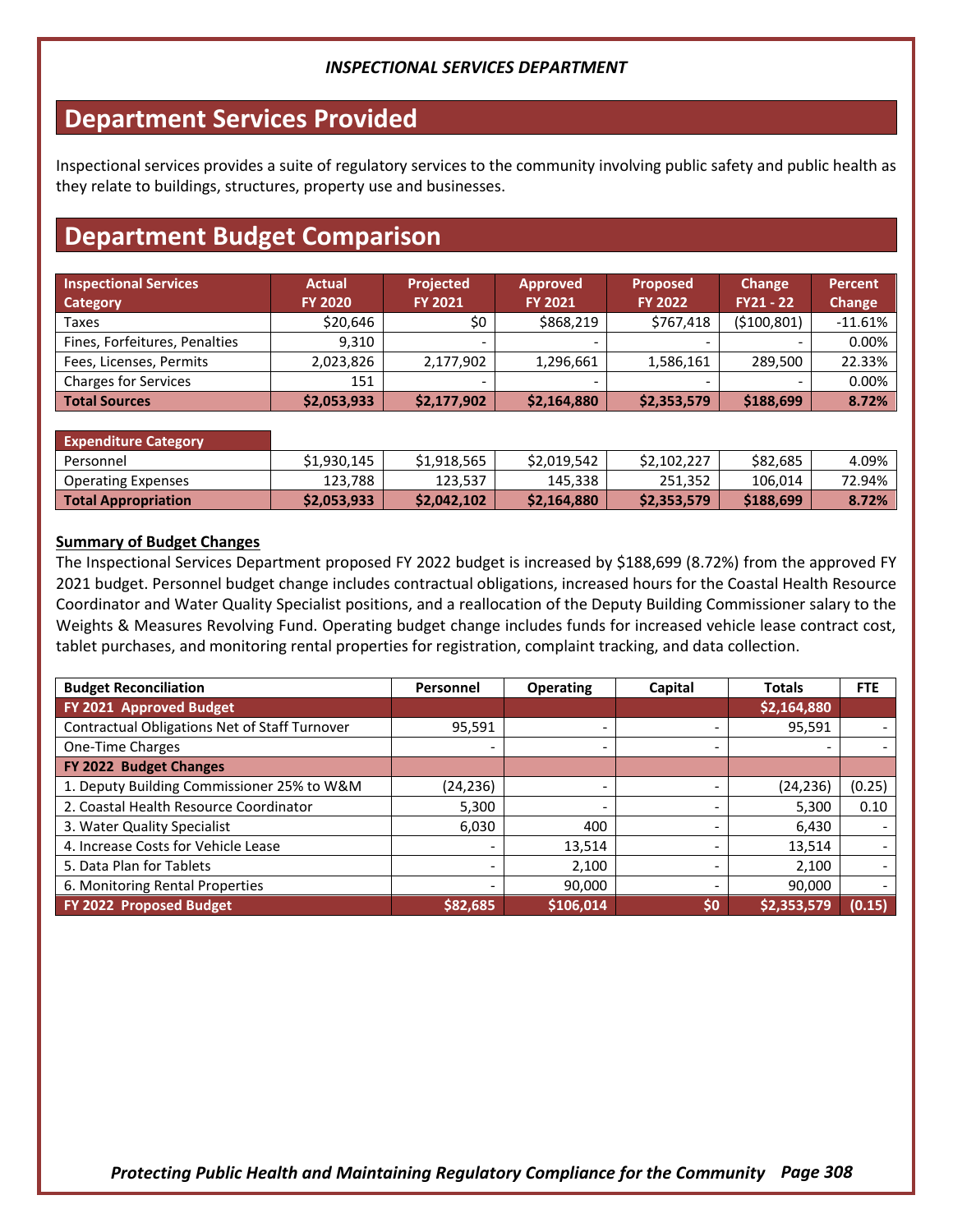## **Department Budget Comparison (Continued)**

- **1. Deputy Building Commissioner –** The Inspectional Services Department will be overseeing the Weights & Measures Revolving Fund program that was originally apart of the Licensing Department. Therefore, a portion of the Deputy Building Commissioner salary is being allocated to support this program.
- **2. Increase the Hours for Coastal Health Resource Coordinator -** Increase the part-time Coastal Health Resource Coordinator's work hours from the current 25 hours per week to 30 hours per week, from mid-May through the end of October each year (for 25 weeks each year). The number of requests for toxic algae bloom (cyanobacteria) identification and testing at lakes and ponds continues to increase each year. The Coastal Health Resource Coordinator is the only position that provides this service in Town. She needs additional assistance collecting water samples, and analyzing sampling data in the laboratory, posting warning signs and closure signs, and issuing warning advisories to residents.
- **3. Increase the Hours for Seasonal Water Quality Specialists -** Increase the hours for the seasonal Water Quality Specialists (water samplers) to increase the number of working weeks from 20 to 25 (from mid-May through the end of October). Water quality specialists' (water samplers') work hours are expanded. Each water quality specialist will work separately (in separate locations), visually monitoring surface waters and obtaining water samples from lakes and ponds on the same days that the second water sampler is monitoring and sampling at other locations; thus monitoring and sampling a larger quantity of lakes and ponds during the same days.
- **4. Vehicle Lease Agreements –** Town wide vehicle lease agreements are anticipated to increase in the fiscal year.
- **5. Data Plan for Tablets -** Internally tablets are an integral part of our online permitting system and are used by our inspectors to conduct inspections and upload inspection findings to our software remotely. Using tablets we can complete complaint investigations, photographically document all aspects of our work including construction and violations. On the customer service end of things the inspectors email permits, email inspection results and requests for corrections. They are able to communicate directly with our homeowners and contractors while on site and in real time to save our customers time and money as they are working to complete their projects.
- **6. Monitoring Rental Properties -** In order to monitor and manage STR and LTR properties in a manner that would reduce the need for in-house internet monitoring workforce and to provide robust statistical information is recommending the hiring of outside services. Such outside services would be required for identifying all LTRs and STRs advertised with various online platforms, provide a registration platform for property owners offering short term or long term rentals, would need to provide a 24/7 complaint hotline as well as non-compliance monitoring and enforcement assistance, all with data collection capabilities.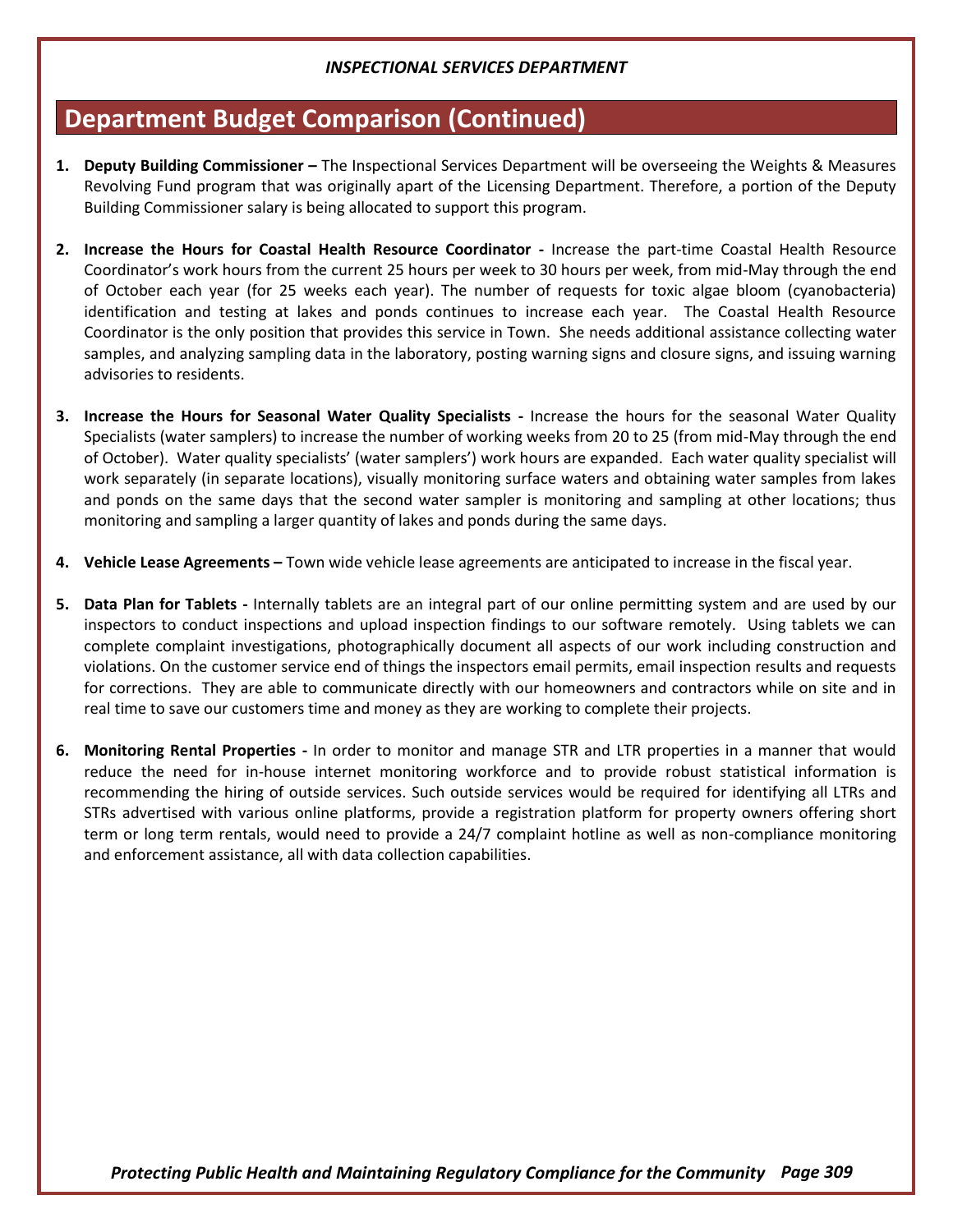## **Inspectional Services Department Budget History**



FY 2021 net fte's was (0.80) due to (1) additional position for a Deputy Commissioner and (-0.20) fte reduction for a part time septic system info coordinator. FY 2022 includes (-0.15) fte's.



to 97% of the annually approved budgets.

\$0 \$500,000 \$1,000,000 \$1,500,000 \$2,000,000 \$2,500,000 Approved Approved Approved Approved Proposed FY18 FY19 FY20 FY21 FY22 Budget History

This budget has increased 3.57% annually on average over the five-year period.



The department's actual expenditures have ranged 93% The department's budget is nearly split between Building Services and Health Services.



Fees, Licenses, and Permits will cover most of the budget at 60% and tax support 40%. Most of the fees, licenses, and permits relate to the investment in commercial and residential constructions projects through permitting.

*Protecting Public Health and Maintaining Regulatory Compliance for the Community Page 310*

Budget History By Division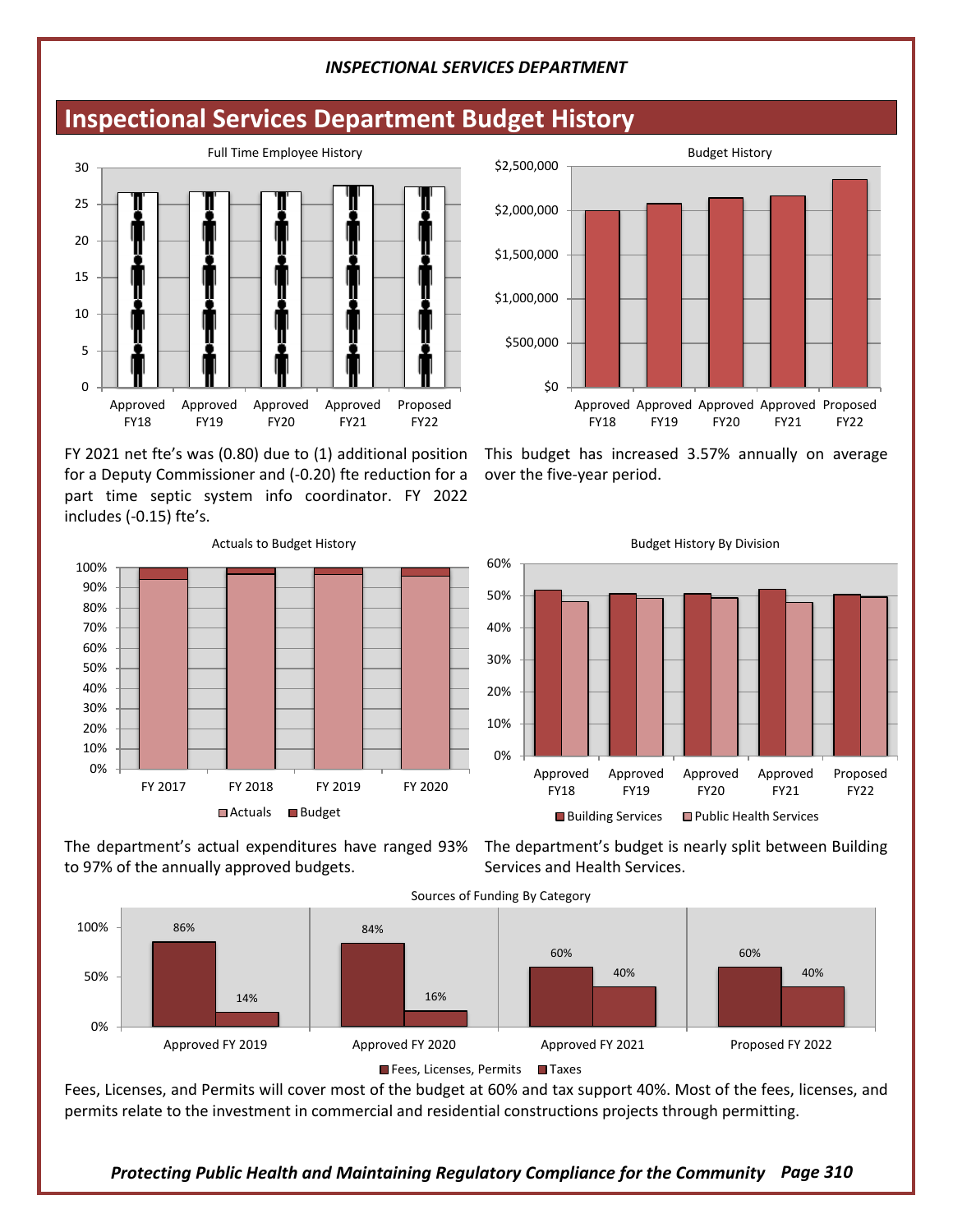# **BUILDING SERVICES DIVISION**

# **Purpose Statement**

The Building Services Division role is to further the Inspectional Services Department's purpose and the Town's mission by enacting permitting, inspection and code compliance services that are intended and designed to protect the health and safety of our citizens while being respectful of their rights, their property, and them as individuals.

Our goal is to assist our citizens with code issues in a helpful, meaningful, and a creative manner designed to promote their business and personal property needs.

# **Program Areas Inspection & Permitting Progam** 13305 **Zoning Enforcement Program** % of FY 2022 General Fund Budget



This Building Services Division comprises 0.65% of the overall General Fund budget.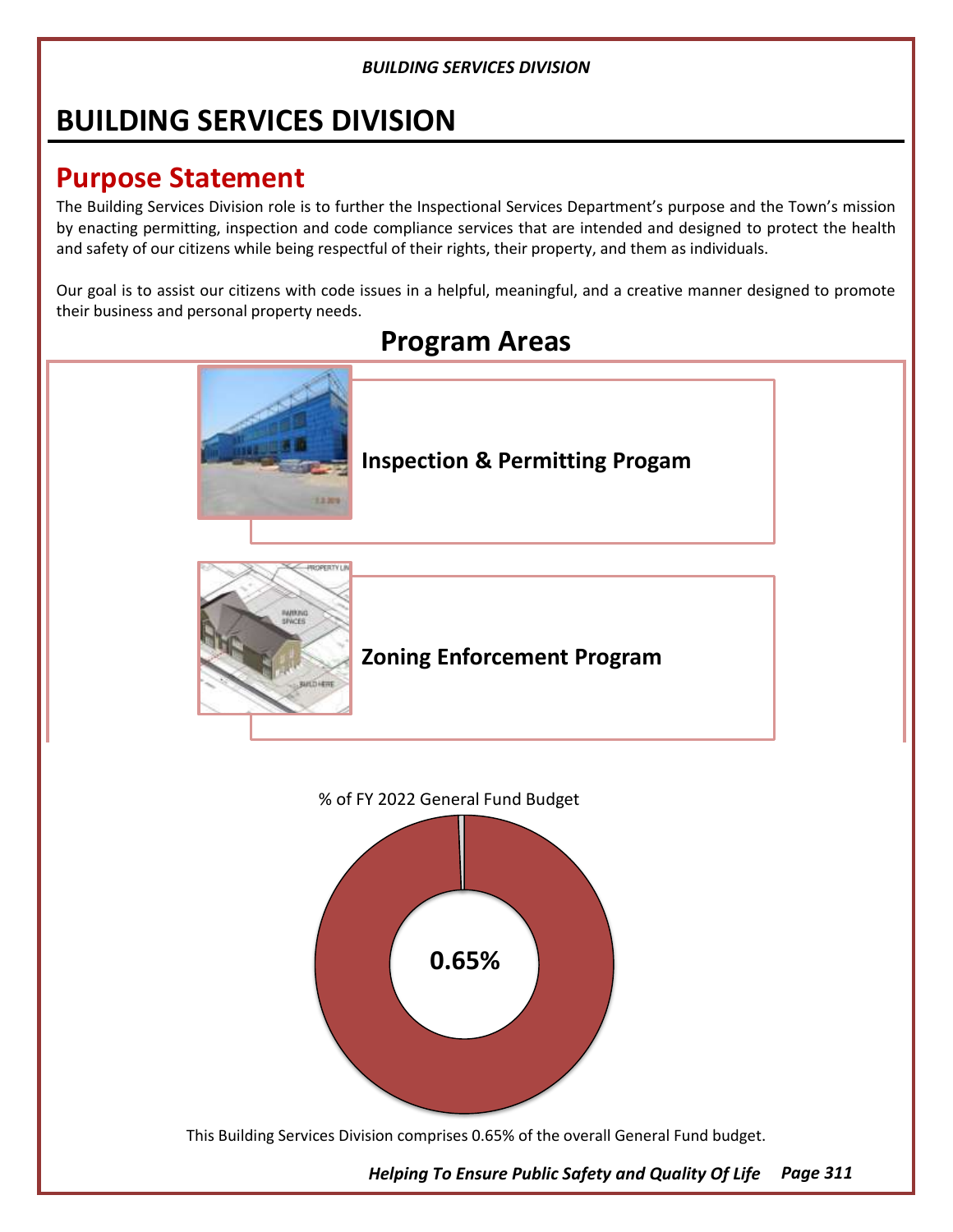## **Division Services Provided**

The Building Services Division is responsible for administration and enforcement of the Massachusetts State Building Code, Massachusetts State Plumbing/Gas, and Electrical codes, the Massachusetts Architectural Access Board's accessibility Code, and several Town ordinances including the Barnstable Zoning Ordinance.

Our services include:

- Building permit application review for construction, zoning, and handicap accessibility;
- Permit issuance for the building, plumbing, gas & wiring trades;
- Inspectional services for the building, plumbing, gas & wiring trades, and;



*House on Old Stage Road*

Sign code administration, enforcement, and site plan review.

## **Division Recent Accomplishments**

- Worked with the Manager's office and multiple other departments to facilitate speedy permitting designed to assist our business owners who were negatively impacted by COVID-19 restrictions;
- Continued implementation of a program designed to address unsafe structures which resulted in the demolition of 27 buildings;
- Reviewed plans and issued over 10,000 permits;
- Completed over 39,000 inspections;
- Revised our periodic inspections (commercial inspections) procedures to make them easier and more predictable for our business owners;
- The division issued permits and completed inspections for several high profile construction projects including: Cape Cod Bank and Trust headquarters, multiple changes to the Cape Cod Mall including permitting for Target, Dick's Sporting goods, and a rearrangement of sever food establishments, and;
- The division processed dozens of Site Plan Review applications and conducted twice-weekly formal and informal hearings.

*Helping To Ensure Public Safety and Quality Of Life Page 312*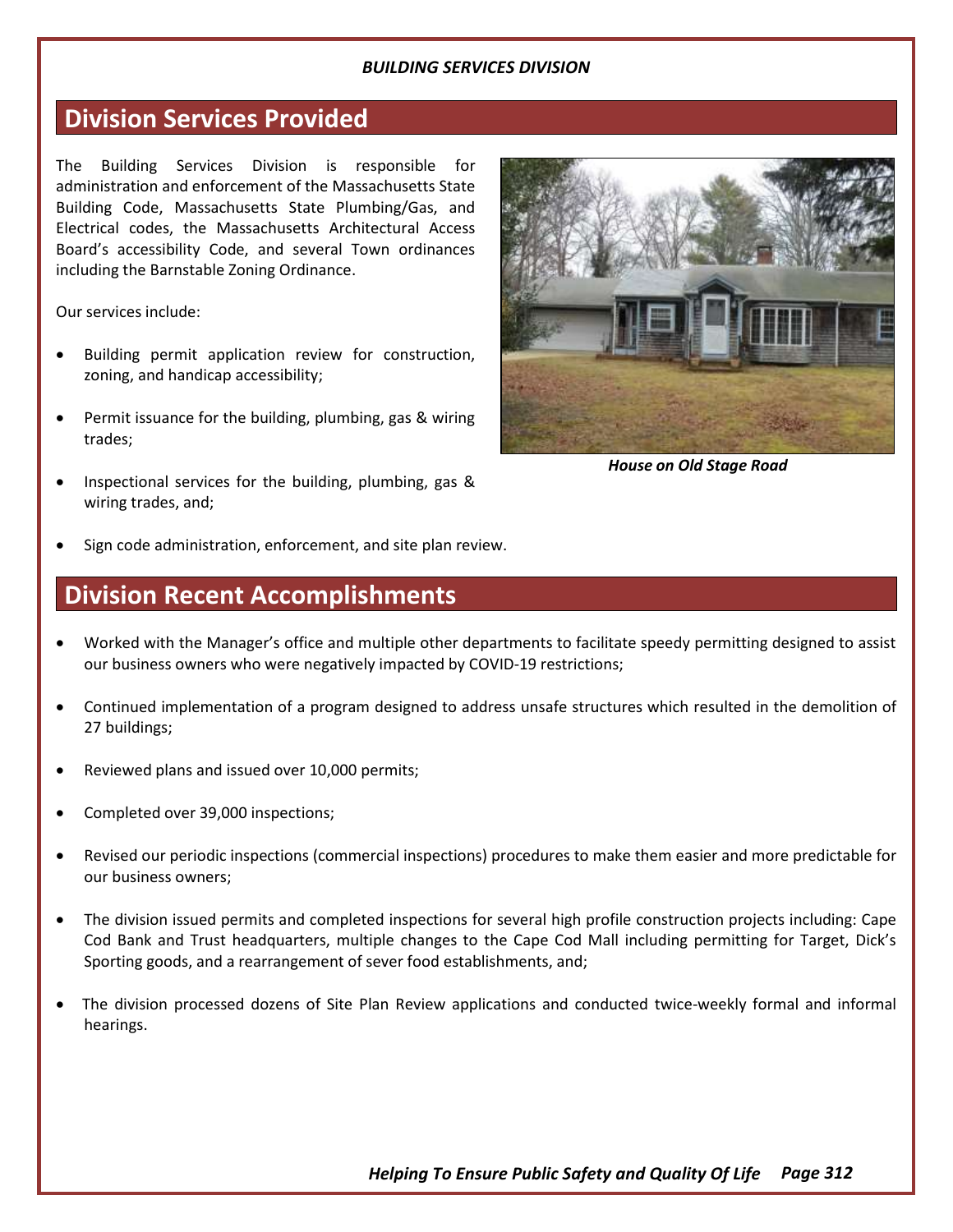## **Division Goals and Objectives - Town Council's Quality of Life Strategic Plan (SP)**

#### **Short-Term:**

- **1.** Continuous review of the division's permitting, inspection and code compliance practices, and procedures for conformance with the guiding principles outlined by the Town Counsel's Strategic Plan. **(SP: Regulatory Process and Performance, Education, Communication, Public Health and Safety)**
- **2.** Retain existing practices/procedures that conform to the strategic plan while continuously self-evaluating the division's practices for customer service. This includes efficiencies that focus on streamlining. **(SP: Regulatory Process and Performance, Education, Communication, Public Health and Safety)**



*Cape Cod Bank - Construction*

- **3.** Based upon our continuous review of existing policies, we intend to modify existing practices/procedures or adopt new procedures where necessary to ensure that the division's permitting, inspections, and code compliance efforts are in conformance with those guiding principles. Our goal is to ensure that any practices adopted by the division serve the public in an efficient and respectful manner. **(SP: Regulatory Process and Performance, Education, Communication, Public Health and Safety)**
- **4.** The upcoming year is to research and review the zoning ordinance to establish where we can better serve the community and to put forward those ideas to the Town's stakeholders for consideration. **(SP: Education, Communication, Regulatory Process and Performance)**

#### **Long-Term:**

**1.** Work with the Town Managers office to finalize the restructuring efforts for Inspectional Services Department and



*House Lift*

to address policies and procedures that could better serve the public and the organization. **(SP: Regulatory Process and Performance, Education, Communication, Public Health and Safety)**

**2.** Work with the Town Managers office to plan for the reorganization of the departments file system. **(SP: Regulatory Process and Performance, Education, Communication, Public Health and Safety)**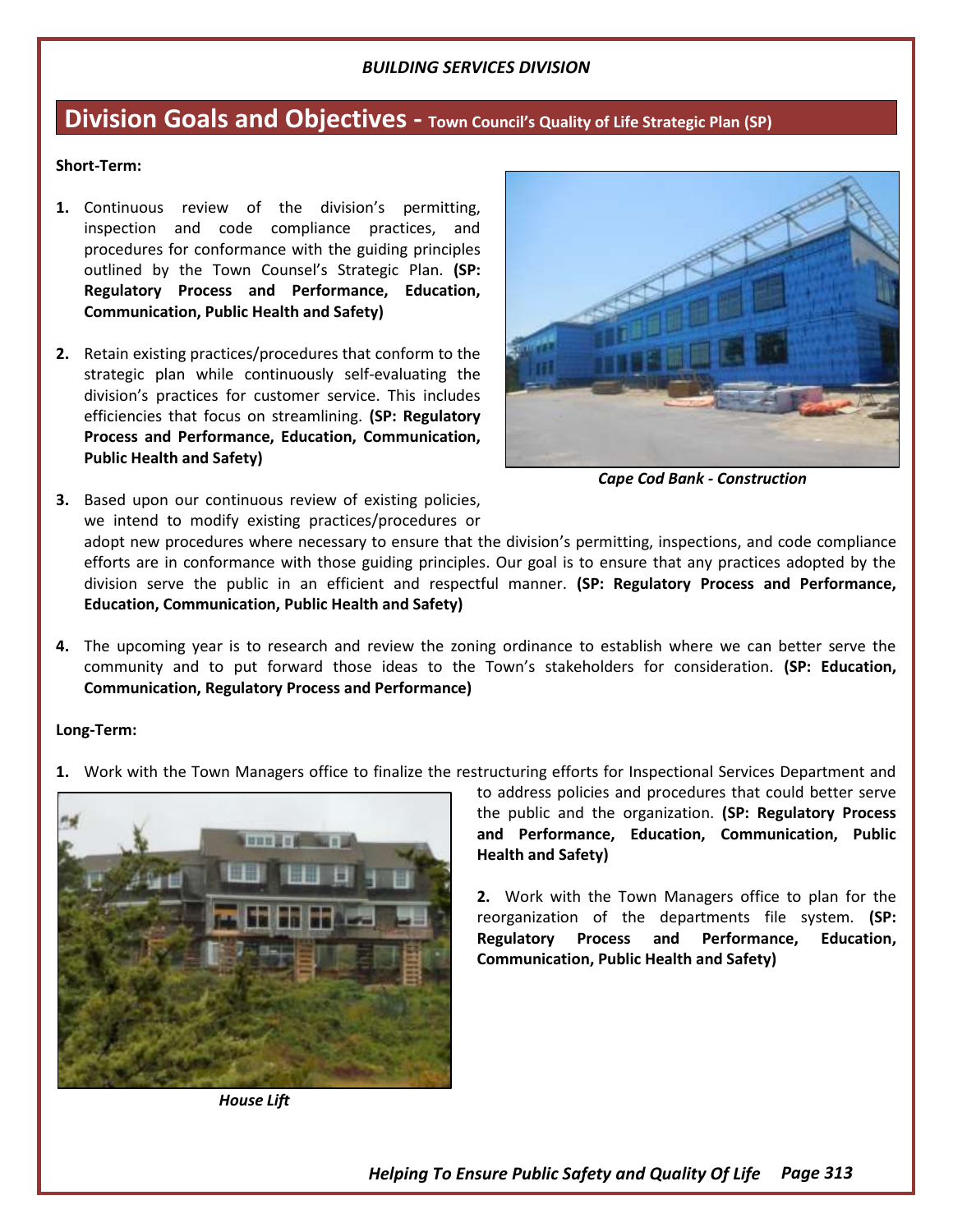## **Division Budget Comparison**

| <b>Building Services</b><br><b>Category</b> | <b>Actual</b><br><b>FY 2020</b> | <b>Projected</b><br><b>FY 2021</b> | <b>Approved</b><br><b>FY 2021</b> | <b>Proposed</b><br><b>FY 2022</b> | Change<br>$FY21 - 22$ | <b>Percent</b><br>Change |
|---------------------------------------------|---------------------------------|------------------------------------|-----------------------------------|-----------------------------------|-----------------------|--------------------------|
| Taxes                                       | \$0                             | \$0                                | \$162,752                         | \$0                               | (\$162,752)           | $-100.00\%$              |
| Fines, Forfeitures, Penalties               | 9.310                           | -                                  |                                   | $\sim$                            |                       | 0.00%                    |
| Fees, Licenses, Permits                     | 1,608,236                       | 1,759,952                          | 965.000                           | 1,190,000                         | 225.000               | 23.32%                   |
| <b>Charges for Services</b>                 | 151                             |                                    |                                   |                                   |                       | 0.00%                    |
| <b>Total Sources</b>                        | \$1,617,697                     | \$1,759,952                        | \$1,127,752                       | \$1,190,000                       | \$62,248              | 5.52%                    |

#### **Expenditure Category** Personnel \$990,276 \$1,012,823 \$1,066,130 \$1,115,466 \$49,336 4.63% Operating Expenses 1. 63,894 52,379 61,622 69,745 8,123 13.18% **Total Appropriation \$1,054,170 \$1,065,202 \$1,127,752 \$1,185,211 \$57,459 5.10%**

#### **Summary of Budget Changes**

The Building Services Division proposed FY 2022 budget is increased by \$57,459 (5.10%) from the approved FY 2021 budget. Personnel budget change includes contractual obligations as well as reallocating a portion of the Deputy Building Commissioner salary to the Weights & Measure Revolving Fund. Operating budget changes include purchasing tablets and increased vehicle lease contract cost.

| Job Title                             | <b>FY 2020</b> |
|---------------------------------------|----------------|
| Assistant Zoning Administrator        | 1.00           |
| <b>Building Commissioner</b>          | 1.00           |
| Chief Local Inspector                 | 1.00           |
| Chief Zoning Enforcement Officer      | 1.00           |
| <b>Deputy Commissioner</b>            |                |
| Gas & Plumbing Inspector              | 2.00           |
| Local Inspector                       | 3.00           |
| <b>Officer Manager Building</b>       | 1.00           |
| Permit Technician                     | 2.00           |
| Wire Inspector                        | 1.50           |
| <b>Full-time Equivalent Employees</b> | 13.50          |

| <b>FY 2021</b> | <b>FY 2022</b> | <b>Change</b> |
|----------------|----------------|---------------|
| 1.00           | 1.00           |               |
| 1.00           | 1.00           |               |
| 1.00           | 1.00           |               |
| 1.00           | 1.00           |               |
| 1.00           | 0.75           | (0.25)        |
| 2.00           | 2.00           |               |
| 3.00           | 3.00           |               |
| 1.00           | 1.00           |               |
| 2.00           | 2.00           |               |
| 1.50           | 1.50           |               |
| 14.50          | 14.25          | (0.25)        |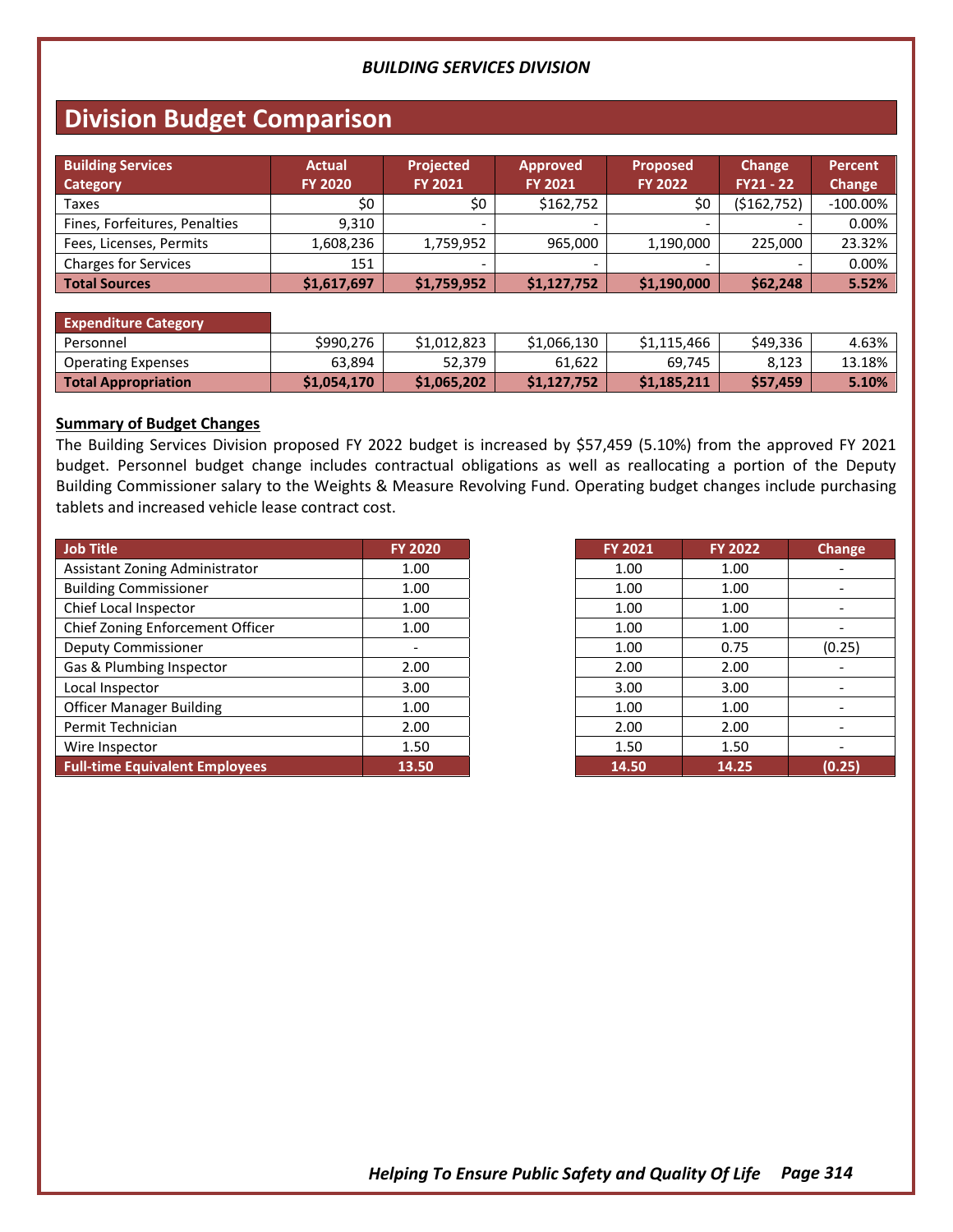## **Building Services Division Budget History**



FY 2021 budget includes (1) fte for the Deputy Commissioner position, which in FY 2022 (-0.25) fte is being allocated to W&M.



96% to 100% of annually approved budgets.

Building Services Division's actual expenditures range The Inspection & Permitting Program comprises 84% of the division's budget, and Zoning Enforcement 16%.



Building Permits provides 86% of resources to fund the division's budget. Tax support will cover the remaining balance.



This budget has increased 2.94% annually on average over the five-year period.



Budget History By Program

*Helping To Ensure Public Safety and Quality Of Life Page 315*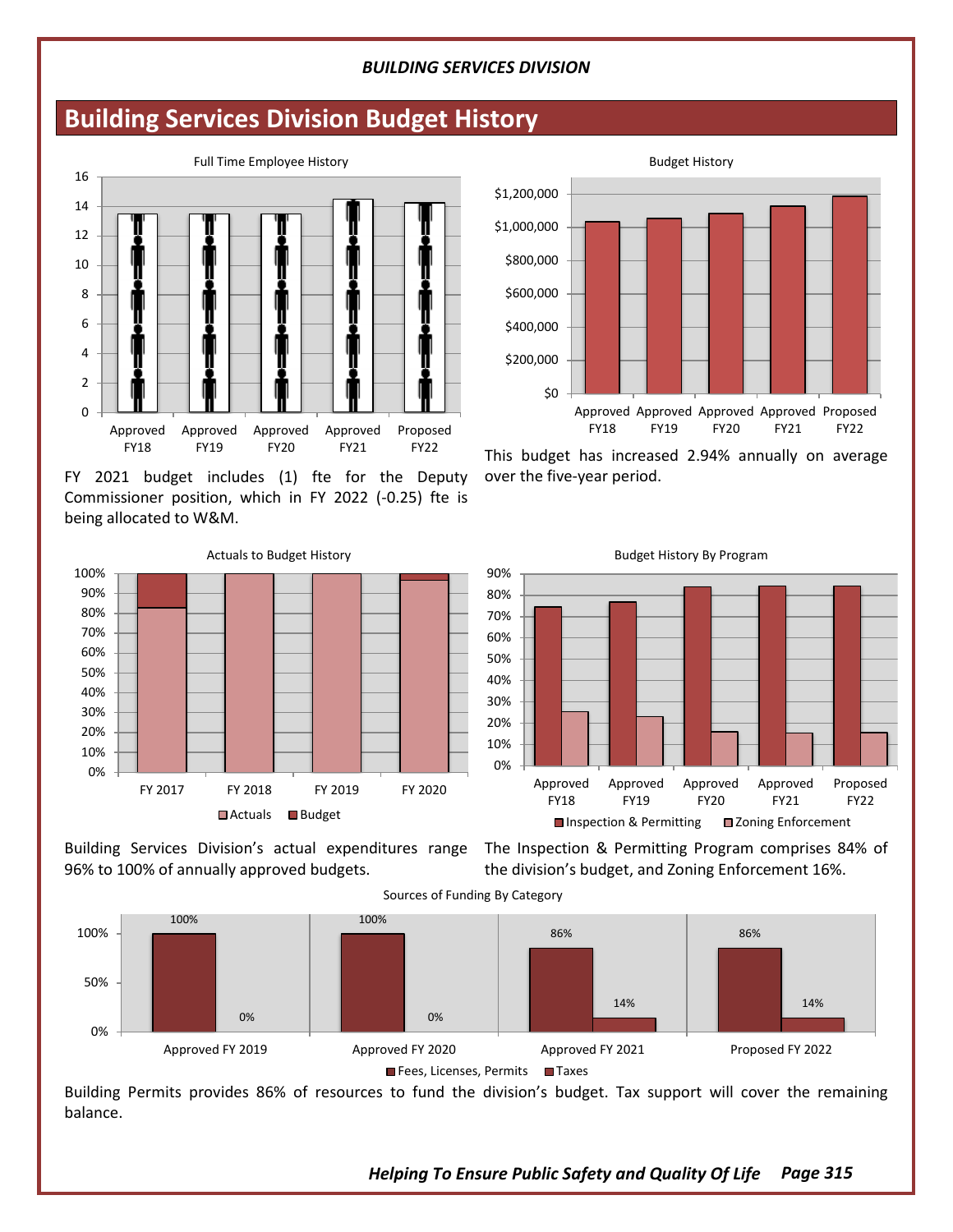## **Program Services Provided**

## **Inspection & Permitting Program**

The building code inspection and permitting services for all communities of the Commonwealth of Massachusetts originates in Massachusetts General Law (M.G.L.) Chapter 143. M.G.L. 143 is designed to promote public safety as it relates to buildings. In doing so M.G.L. 143 provides for the promulgation of regulations, which establish the minimum standards for construction to protect the health and safety of the Commonwealth's citizens. That regulation is known as 780 CMR (Code of Massachusetts Regulations) otherwise known as the Massachusetts State Building Code. M.G.L., and also requires that communities appoint building officials for reviewing construction plans, issuing permits, inspecting buildings, and the general enforcement of 780 CMR.

In many communities, including the Town of Barnstable, building departments are tasked with other duties beyond the building code itself. For example, we oversee or regulate the following:

- 248 CMR Massachusetts State Plumbing / Gas Code;
- 527 CMR Massachusetts State Electrical Code;
- 521 CMR Handicap Accessibility Code in Massachusetts is known as the Architectural Access Board (AAB);
- The Town of Barnstable Zoning Ordinance, and;
- The Town of Barnstable Site Plan Review.

The Massachusetts State Building Code is derived from a group of code standards published by a publishing concern known as the International Code Counsel (ICC). They publish what is commonly referred to as the ICC Standards. Massachusetts amends certain sections of the ICC codes that it has adopted to serve the unique needs of the citizens of Massachusetts.

- The Town of Barnstable Sign Code;
- Federal Emergency Management Agencies Flood Insurance Program, and;
- Storm Water Regulations.

The men and women that make up the Barnstable Building Services Division are proud to serve the citizens of Barnstable. We are committed to the constant self-evaluation of our processes and ourselves with the aim of delivering professional service to the community that is ethical, efficient, fair, predictable, consistent, and respectful to the citizens of Barnstable.

| <b>Inspection &amp; Permitting</b><br>Category | <b>Actual</b><br><b>FY 2020</b> | <b>Projected</b><br><b>FY 2021</b> | <b>Approved</b><br><b>FY 2021</b> | <b>Proposed</b><br><b>FY 2022</b> | Change<br><b>FY21 - 22</b> | <b>Percent</b><br>Change |
|------------------------------------------------|---------------------------------|------------------------------------|-----------------------------------|-----------------------------------|----------------------------|--------------------------|
| Fees, Licenses, Permits                        | \$1,600,136                     | \$1,750,452                        | \$955,000                         | \$1,180,000                       | \$225,000                  | 23.56%                   |
| <b>Charges for Services</b>                    | 151                             |                                    | $\overline{\phantom{0}}$          |                                   |                            | 0.00%                    |
| <b>Total Sources</b>                           | \$1,600,287                     | \$1,750,452                        | \$955,000                         | \$1,180,000                       | \$225,000                  | 23.56%                   |

| <b>Expenditure Category</b> |           |           |           |             |          |        |
|-----------------------------|-----------|-----------|-----------|-------------|----------|--------|
| Personnel                   | \$816.004 | \$846,649 | \$891.210 | \$930.828   | \$39.618 | 4.45%  |
| <b>Operating Expenses</b>   | 63,894    | 52,379    | 61,622    | 69,745      | 8.123    | 13.18% |
| Total Appropriation         | \$879,898 | \$899,028 | \$952.832 | \$1,000,573 | S47.741  | 5.01%  |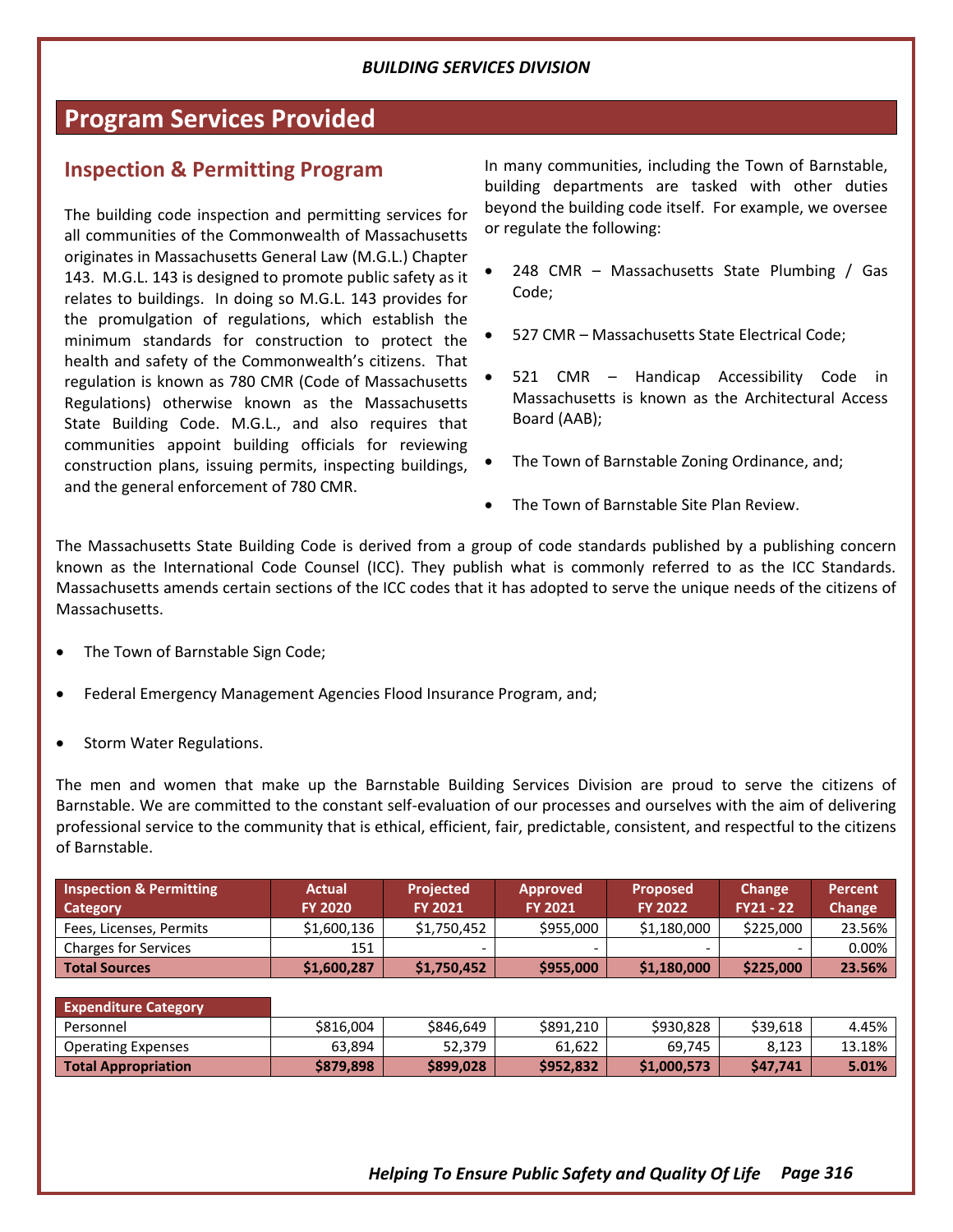## **Program Services Provided (Continued)**

## **Zoning Enforcement Program**

The Town of Barnstable is comprised of 76 square miles of land area, fronts on Cape Cod Bay as well as Nantucket Sound and is home to seven quaint villages. Barnstable has the largest commercial area and the most services available on Cape Cod. Local zoning builds on the basic provisions of the State/Zoning Enabling Act (M.G.L. 40A) and is manifest in the Barnstable Zoning Ordinance which shapes the nature and character of a community.

Our duties as they relate to zoning require careful oversight of the 44 zoning and overlay districts in our local ordinances to ensure that the peace, quiet and tranquility of our residential neighborhoods is maintained and to ensure that the promotion of business in our business districts is a



*Cape Cod Creamy*

priority for all of Barnstable's business partners. A key function of the Building Services Division is to ensure that all construction projects in all zoning districts are completed in compliance with our zoning ordinances in order to protect the health and safety of the Town's citizens.

The administration and enforcement of the zoning ordinances is time-intensive and must be interpreted and enforced in a uniform and consistent manner. The process often involves extensive research and repeated fieldwork. The building division staff regularly interacts with other organizational agencies such as Conservation, Planning, Legal, Health, Licensing, the Regulatory Coordinator/Hearing Officer, and others.

| <b>Zoning Enforcement</b><br>Category | <b>Actual</b><br><b>FY 2020</b> | <b>Projected</b><br><b>FY 2021</b> | <b>Approved</b><br><b>FY 2021</b> | <b>Proposed</b><br><b>FY 2022</b> | Change<br>$FY21 - 22$ | Percent<br>Change |
|---------------------------------------|---------------------------------|------------------------------------|-----------------------------------|-----------------------------------|-----------------------|-------------------|
| Taxes                                 | \$156,862                       | \$156,674                          | \$164.920                         | \$174.638                         | \$9,718               | 5.89%             |
| Fines, Forfeitures, Penalties         | 9.310                           | $\overline{\phantom{0}}$           |                                   |                                   |                       | 0.00%             |
| Fees, Licenses, Permits               | 8.100                           | 9.500                              | 10.000                            | 10.000                            |                       | 0.00%             |
| <b>Total Sources</b>                  | \$174,272                       | \$166,174                          | \$174,920                         | \$184,638                         | \$9,718               | 5.56%             |

| <b>Expenditure Category</b> |           |           |           |           |         |       |
|-----------------------------|-----------|-----------|-----------|-----------|---------|-------|
| Personnel                   | \$174,272 | \$166,174 | \$174.920 | \$184.638 | \$9,718 | 5.56% |
| <b>Total Appropriation</b>  | \$174.272 | \$166.174 | \$174.920 | \$184,638 | \$9,718 | 5.56% |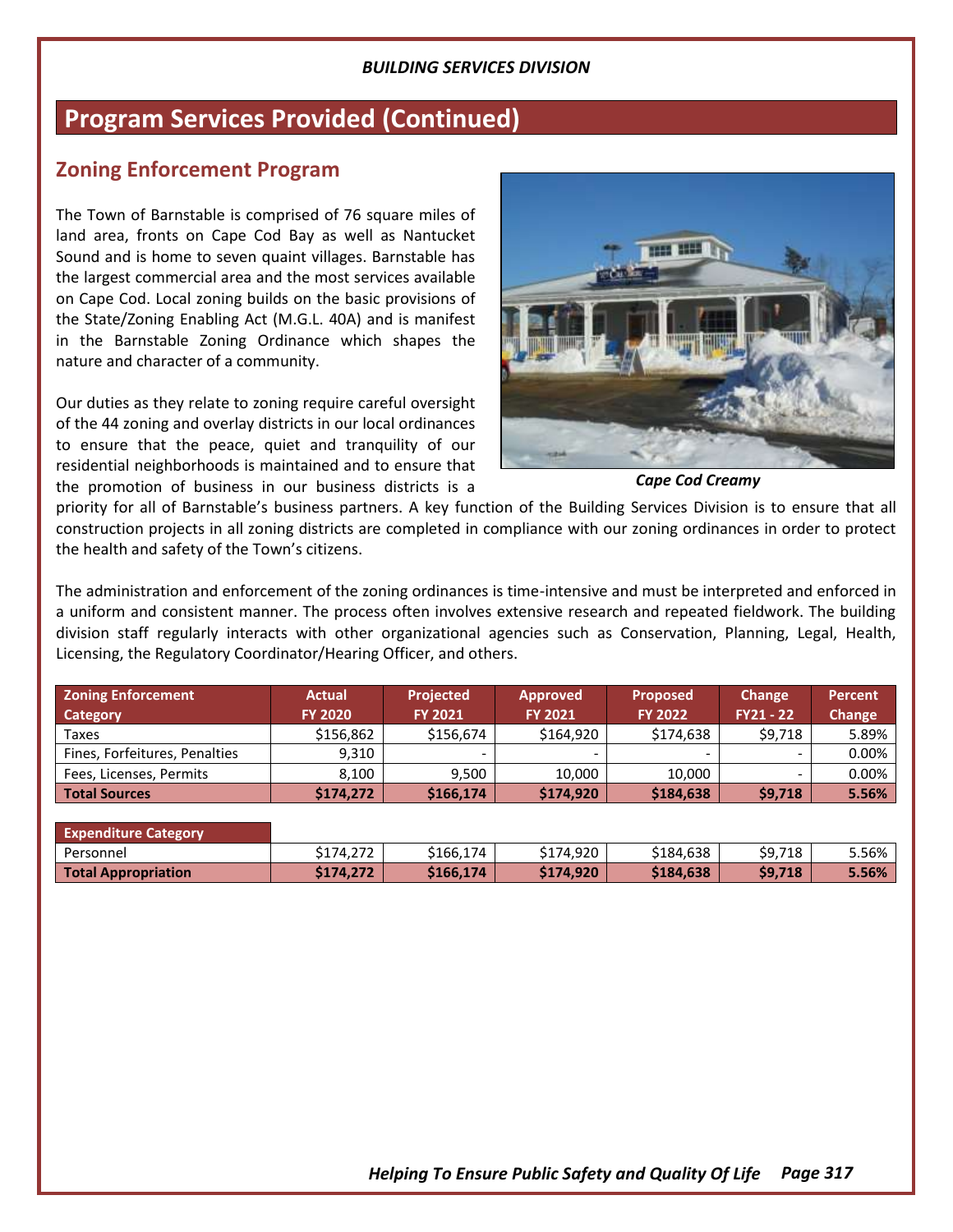# **PUBLIC HEALTH DIVISION**

# **Purpose Statement**

The members of the Public Health Division strive to provide efficient and effective environmental health and public health protection services. We are committed to protecting our public citizens and visitors so that they may enjoy a safe and healthy environment through strict enforcement and proactive public health strategies.

# **Program Areas**



% of FY 2022 General Fund Budget



The Public Health Division comprises 0.64% of the overall General Fund budget.

*Endeavoring to Provide Effective Public Health and Environmental Protection*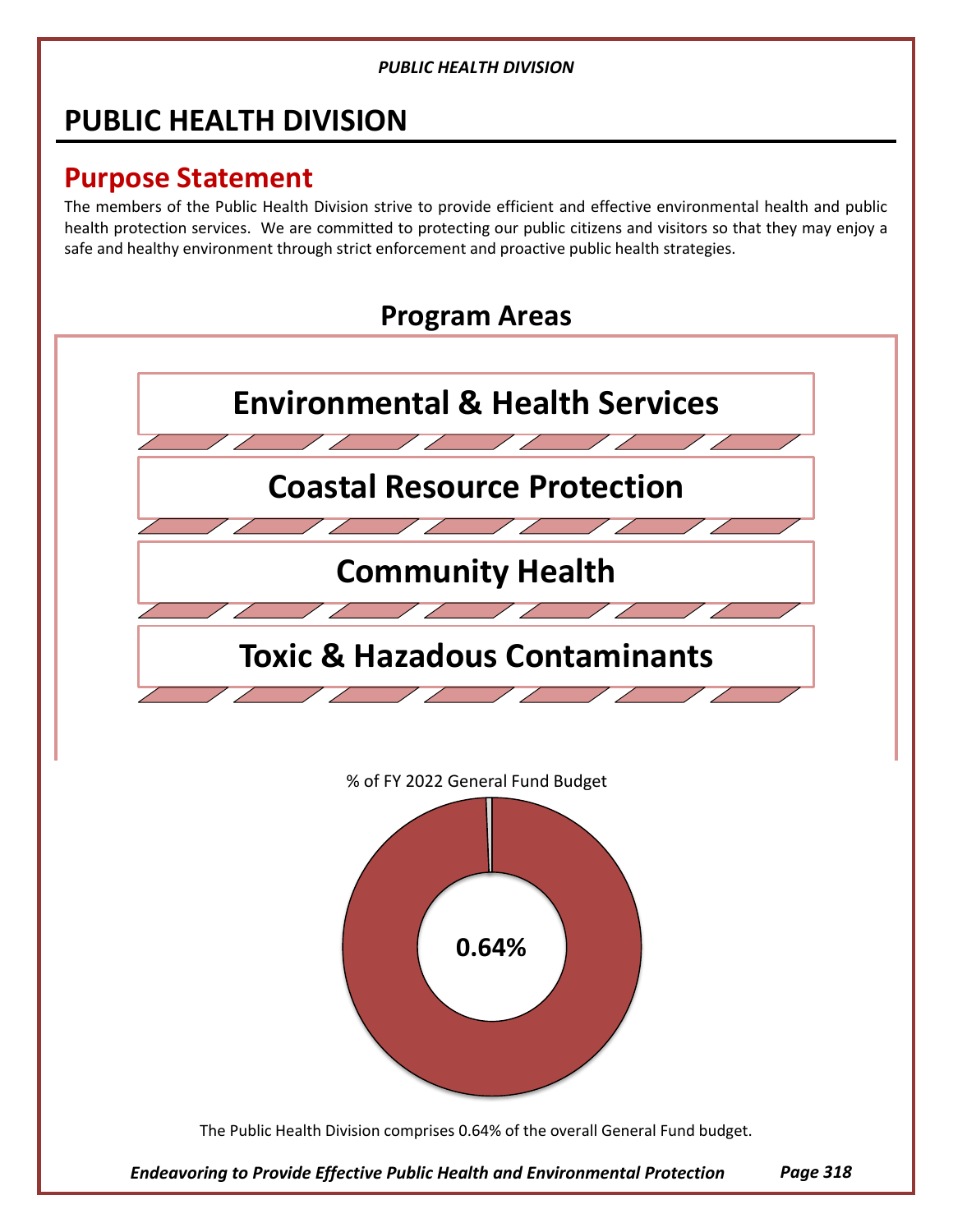## **Division Services Provided**

Public Health Services promotes the welfare of the entire population, ensures its security and protects it from the spread of infectious disease and environmental hazards, and helps to ensure access to safe and quality care to benefit the population. The division provides support to the Board of Health on an on-going basis, and issues various licenses and permits. The Public Health Division is comprised of four programs: Environmental and Public Health Services, Coastal and Shellfish Resource Area Protection, Nursing/Community Health Services, and Toxic and Hazardous Contaminants Management Program.

## **Division Recent Accomplishments**



*Restaurant Kitchen*

*Services*

- Public Health Division staff and contract nurses contacted 2,160 citizens who tested positive for COVID-19 by telephone to conduct contact tracing, to ensure positive individuals are isolating properly, and to ensure close contacts are quarantining in accordance with Centers for Diseases Control (CDC) guidelines and MA Department of Public Health (MDPH) requirements.
- Public Health Division staff responded to 971 complaints This includes allegations from citizens concerning noncompliance with face covering requirements, social distancing guidelines, food establishment operation complaints, housing, medical waste, sewage, rubbish, and various other public health related issues.
- Reviewed and approved 2,190 building permit applications involving the construction of new homes, commercial buildings, sheds, additions, alterations, remodeling work, and demolitions;
- Issued 4,904 permits and collected \$426,500 in fees during fiscal year 2020, and;
- Public Health Division provided three influenza vaccination clinics available to all residents at various locations.

## **Division Goals and Objectives - Town Council's Quality of Life Strategic Plan (SP)**

#### **Short-Term:**

- **1.** The Public Health Division will continue to provide mass vaccination clinics for influenza and will continue to provide COVID-19 vaccination clinics in an efficient and effective manner. **(SP: Regulatory Process and Performance)**
- **2.** The Public Health Division will continue to improve customer services emphasizing positive and friendly customer/citizen experiences, efficiency, and predictable regulatory processes. **(SP: Education, Communication)**

#### **Long-Term:**

**1.** The Public Health Division will continue to assist the Department of Public Works with the implementation of the Town's Comprehensive Wastewater Management Plan. **(SP: Environment and Natural Resources, Education, Communication)**

*Endeavoring to Provide Effective Public Health and Environmental Protection Page 319*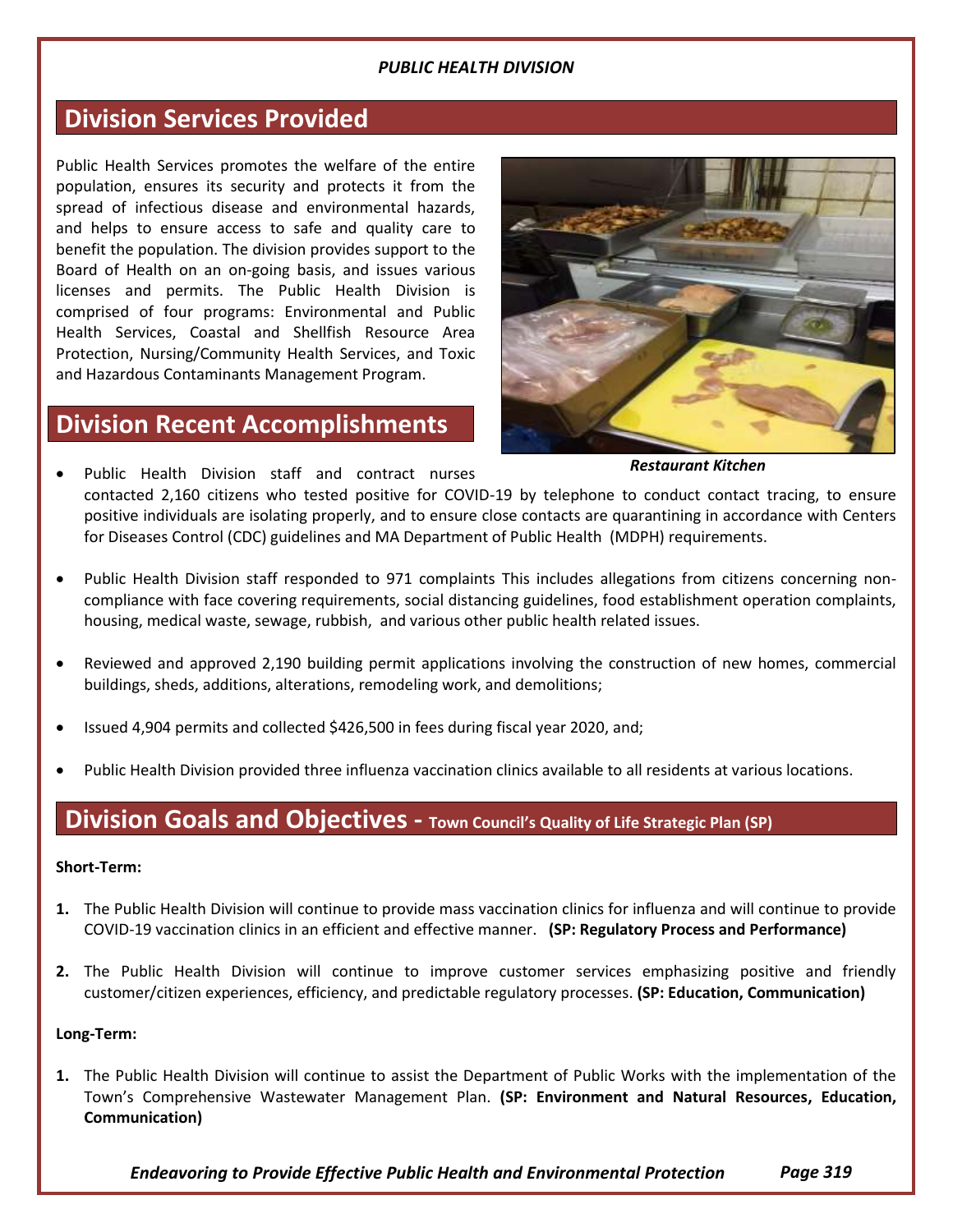## **Division Goals and Objectives (Continued)**

- **2.** The Public Health Division will continue to enforce State and local regulations designed to protect of our sole source aquifer, bathing beaches, and marine embayment areas, with the goal of reducing nitrogen loading to water bodies. This Division will continue to promote innovative technologies where feasible. **(SP: Environment and Natural Resources)**
- **3.** The Public Health Division will continue to implement and expand our newest computerized electronic programs for inspections and permitting of various types of permits for the benefit of residents and business operators **(SP: Regulatory Process and Performance)**

## **Division Budget Comparison**

| <b>Public Health</b><br>Category | <b>Actual</b><br><b>FY 2020</b> | <b>Projected</b><br><b>FY 2021</b> | <b>Approved</b><br><b>FY 2021</b> | <b>Proposed</b><br><b>FY 2022</b> | Change<br><b>FY21 - 22</b> | <b>Percent</b><br>Change |
|----------------------------------|---------------------------------|------------------------------------|-----------------------------------|-----------------------------------|----------------------------|--------------------------|
| Taxes                            | \$584.173                       | \$558.950                          | \$705.467                         | \$772.207                         | \$66.740                   | 9.46%                    |
| Fees, Licenses, Permits          | 415.590                         | 417.950                            | 331.661                           | 396.161                           | 64.500                     | 19.45%                   |
| <b>Total Sources</b>             | \$999,763                       | \$976,900                          | \$1,037,128                       | \$1,168,368                       | \$131,240                  | 12.65%                   |

| <b>Expenditure Category</b> |           |           |             |             |           |         |
|-----------------------------|-----------|-----------|-------------|-------------|-----------|---------|
| Personnel                   | \$939.869 | \$905.741 | \$953.412   | \$986.761   | \$33.349  | 3.50%   |
| <b>Operating Expenses</b>   | 59.894    | 71.159    | 83.716      | 181.607     | 97.891    | 116.93% |
| <b>Total Appropriation</b>  | \$999.763 | \$976,900 | \$1,037,128 | \$1,168,368 | \$131,240 | 12.65%  |

#### **Summary of Budget Changes**

The Public Health Division's proposed FY 2022 budget is increased by \$131,240 (12.65%) from the approved FY 2021 budget. Personnel budget change includes contractual obligations and funds to increase hours for the Coastal Health Resource Coordinator and Water Quality Specialist positions. Operating budget change includes funds for monitoring short-term rental properties and increased vehicle lease contract cost.

| Job Title                                  | <b>FY 2020</b> | <b>FY 2021</b> | <b>FY 2022</b> |
|--------------------------------------------|----------------|----------------|----------------|
| Chief Health Inspector                     | 1.00           | 1.00           | 1.00           |
| <b>Coastal Health Resource Coordinator</b> | 0.60           | 0.60           | 0.70           |
| Hazard Materials Health Inspector          | 1.00           | 1.00           | 1.00           |
| Hazardous Materials Specialist             | 1.00           | 1.00           | 1.00           |
| Health Inspector                           | 3.75           | 3.75           | 3.75           |
| Permit Technician                          | 3.00           | 3.00           | 3.00           |
| <b>Public Health Director</b>              | 1.00           | 1.00           | 1.00           |
| <b>Public Health Nurse</b>                 | 0.50           | 0.50           | 0.50           |
| Office Manager                             | 1.00           | 1.00           | 1.00           |
| Septic System Info Coordinator             | 0.40           | 0.20           | 0.20           |
| <b>Full-time Equivalent Employees</b>      | 13.25          | 13.05          | 13.15          |

| <b>FY 2021</b> | <b>FY 2022</b> | <b>Change</b> |
|----------------|----------------|---------------|
| 1.00           | 1.00           |               |
| 0.60           | 0.70           | 0.10          |
| 1.00           | 1.00           |               |
| 1.00           | 1.00           |               |
| 3.75           | 3.75           |               |
| 3.00           | 3.00           |               |
| 1.00           | 1.00           |               |
| 0.50           | 0.50           |               |
| 1.00           | 1.00           |               |
| 0.20           | 0.20           |               |
| 13.05          | 13.15          | 0.10          |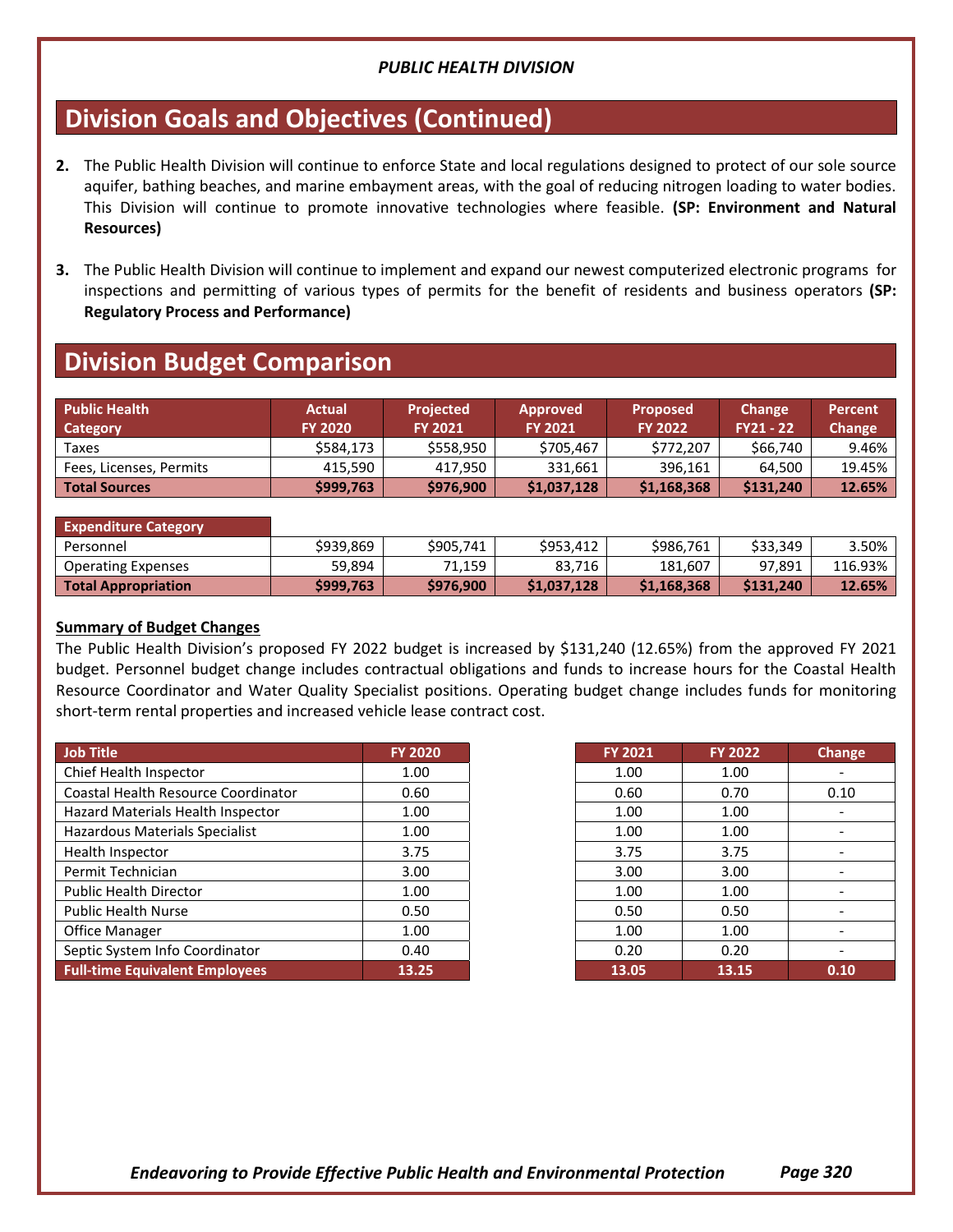## **Public Health Division Budget History**



FY 2021 budget reduces fte's by (-0.20). FY 2022 increases fte's (0.10).



Actuals to Budget History



The division's budget has increased 4.26% annually on average over the five-year period.



Budget History By Program

The Public Health Division's actual expenditures average The Environmental Health is the largest program area 98% of the annually approved budgets.

within the division comprising 80% of the budget.

*Services*



Tax support provides 66% of the resources to cover the budget with fees, licenses, and permits making up the difference.

*Endeavoring to Provide Effective Public Health and Environmental Protection*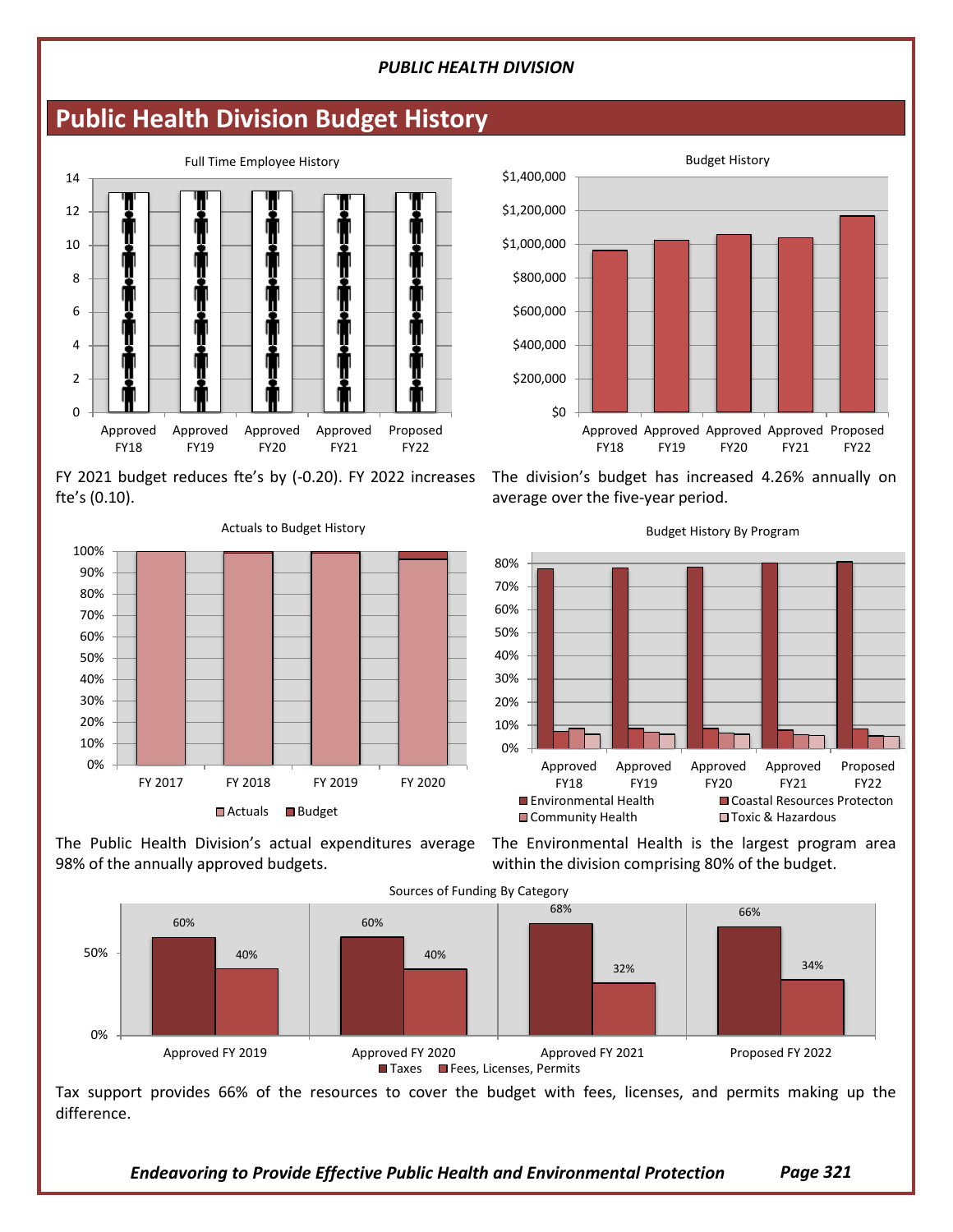## **Program Services Provided**

## **Environmental & Health Services Program**

The mission of the Environmental and Public Health Services Program is to provide a variety of public health inspection services so that residents and visitors may enjoy a high quality of life. This program provides education and strict enforcement of Board of Health Regulations, Town Ordinances, and various State and Federal Codes. This program provides groundwater protection, saltwater estuary resource protection, food establishment inspections; swimming pool inspections, septic system inspections, recreational day camp inspections, tanning facility inspections, private well permitting, hotel inspections, horse stable inspections, and other services. A majority of the employees of the Public Health Division are assigned to this Program.

| <b>Environ, &amp; Health Services</b><br>Category | <b>Actual</b><br><b>FY 2020</b> | <b>Projected</b><br><b>FY 2021</b> | <b>Approved</b><br><b>FY 2021</b> | <b>Proposed</b><br><b>FY 2022</b> | <b>Change</b><br><b>FY21 - 22</b> | Percent<br>Change |
|---------------------------------------------------|---------------------------------|------------------------------------|-----------------------------------|-----------------------------------|-----------------------------------|-------------------|
| Taxes                                             | \$439.561                       | \$389,490                          | \$522.164                         | \$573.905                         | \$51.741                          | 9.91%             |
| Fees, Licenses, Permits                           | 389.528                         | 395.000                            | 309.661                           | 369.161                           | 59.500                            | 19.21%            |
| <b>Total Sources</b>                              | \$829,089                       | \$784,490                          | \$831,825                         | \$943,066                         | \$111.241                         | 13.37%            |

| <b>Expenditure Category</b> |           |           |           |           |          |         |
|-----------------------------|-----------|-----------|-----------|-----------|----------|---------|
| Personnel                   | \$784.047 | \$735.672 | \$774.392 | \$788.142 | \$13.750 | 1.78%   |
| <b>Operating Expenses</b>   | 45.042    | 48.818    | 57.433    | 154.924   | 97.491   | 169.75% |
| <b>Total Appropriation</b>  | \$829.089 | \$784,490 | \$831,825 | \$943,066 | S111.241 | 13.37%  |

## **Coastal Resources Area Protection Program**

The purpose of the Coastal and Shellfish Resource Area Protection Program is to protect and preserve bathing beaches and shellfish resource areas, so that visitors, citizens, and shell anglers may maximize the potential of the coastal resources. One permanent part-time employee and two seasonal part-time water samplers are assigned to this program. The primary focus of this program is to identify pollution sources detrimental to bathing beaches (i.e. lakes, ponds, and coastal beaches), shellfish resource areas, and groundwater resources which contribute to these areas. The part-time Coastal Health Resource Coordinator conducts sanitary surveys, sampling, and conducts testing of all the samples within the certified laboratory located at the Town's Wastewater Treatment Facility. The part-time Coastal Health Resource Coordinator works closely with Conservation Division staff, Environmental Police Officers, Massachusetts Shellfish Officers, Engineering Division employees, and other agencies to maintain and improve existing conditions, with the goal of keeping bathing beaches and shellfish areas open as well as to re-open certain bathing beaches and shellfish resource areas which have been closed.

| <b>Coastal Resources Area</b><br>Category | <b>Actual</b><br><b>FY 2020</b> | <b>Projected</b><br><b>FY 2021</b> | <b>Approved</b><br>FY 2021 | <b>Proposed</b><br><b>FY 2022</b> | <b>Change</b><br>$FY21 - 22$ | <b>Percent</b><br><b>Change</b> |
|-------------------------------------------|---------------------------------|------------------------------------|----------------------------|-----------------------------------|------------------------------|---------------------------------|
| Taxes                                     | \$86,227                        | \$75,302                           | \$77,439                   | \$94,985                          | \$17,546                     | 22.66%                          |
| Fees, Licenses, Permits                   | 2,600                           | 2,750                              | 5,000                      | 5,000                             | -                            | 0.00%                           |
| <b>Total Sources</b>                      | \$88,827                        | \$78,052                           | \$82,439                   | \$99,985                          | \$17,546                     | 21.28%                          |
|                                           |                                 |                                    |                            |                                   |                              |                                 |
| <b>Expenditure Category</b>               |                                 |                                    |                            |                                   |                              |                                 |
| Personnel                                 | \$85,265                        | \$75,800                           | \$79,789                   | \$96,935                          | \$17.146                     | 21.49%                          |
| <b>Operating Expenses</b>                 | 3,562                           | 2,253                              | 2,650                      | 3,050                             | 400                          | 15.09%                          |
| <b>Total Appropriation</b>                | \$88,827                        | \$78,052                           | \$82,439                   | \$99,985                          | \$17,546                     | 21.28%                          |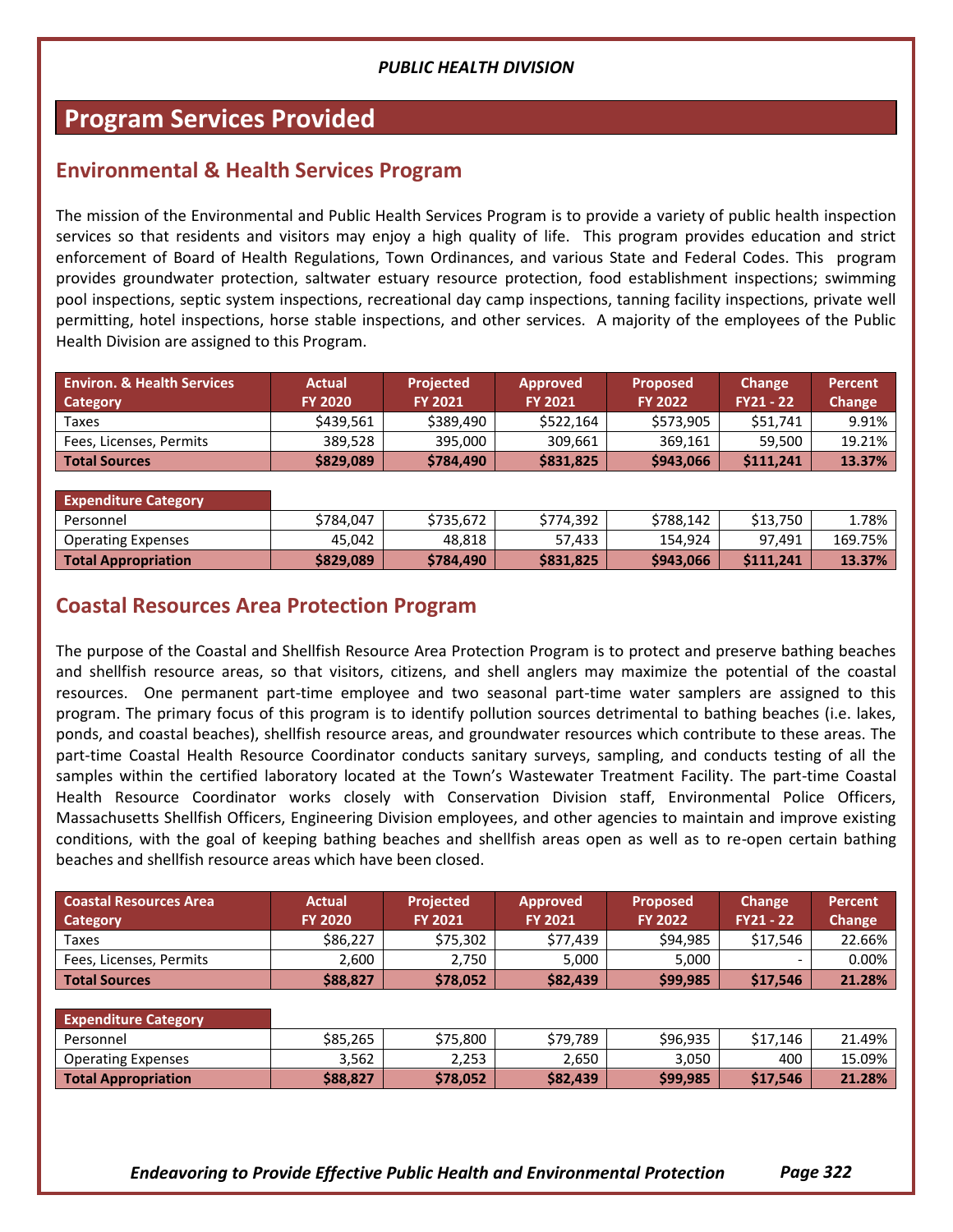## **Program Services Provided (Continued)**

## **Nursing and Community Health Program**

The mission of the Nursing and Community Health Program is to provide nursing services to senior citizens and other atrisk residents, so that citizens may enjoy and maintain personal physical health. This program consists of one part-time Public Health Nurse. The Public Health Nurse provides a variety of direct health services to individuals, including blood pressure clinics; elderly assessments; maternity assessments; influenza and hepatitis vaccinations; and lead (blood-level) screening. In addition, staff receives reports and acts on any involving prematurely born infants. This program also provides tuberculosis screening and investigates tuberculosis cases to control the spread of this disease; and provides various types of immunizations to pre-school aged children and other residents who request immunizations.

| <b>Community Health</b><br>Category | <b>Actual</b><br><b>FY 2020</b> | <b>Projected</b><br><b>FY 2021</b> | <b>Approved</b><br><b>FY 2021</b> | <b>Proposed</b><br><b>FY 2022</b> | <b>Change</b><br>$FY21 - 22$ | Percent<br>Change |
|-------------------------------------|---------------------------------|------------------------------------|-----------------------------------|-----------------------------------|------------------------------|-------------------|
| Taxes                               | \$52,447                        | \$56,076                           | \$61,120                          | \$61.987                          | \$867                        | 1.42%             |
| Fees, Licenses, Permits             | 1.947                           | 1,950                              | 2,000                             | 2,000                             | $\overline{\phantom{0}}$     | 0.00%             |
| <b>Total Sources</b>                | \$54,394                        | \$58,026                           | \$63,120                          | \$63,987                          | \$867                        | 1.37%             |

| <b>Expenditure Category</b> |          |          |          |          |       |          |
|-----------------------------|----------|----------|----------|----------|-------|----------|
| Personnel                   | \$44,513 | \$41,551 | \$43.737 | \$44.604 | \$867 | ⊸98% ⊥   |
| <b>Operating Expenses</b>   | 9.881    | 16,476   | 19,383   | 19,383   | -     | $0.00\%$ |
| <b>Total Appropriation</b>  | \$54,394 | \$58,026 | \$63,120 | \$63,987 | \$867 | 1.37%    |

## **Toxic & Hazardous Contaminants Program**

This program provides education and enforcement in regards to proper handling of toxic materials and disposal of hazardous wastes so that citizens and visitors may enjoy a safer and healthier environment. This Program consists of one employee, a Hazardous Materials Specialist. This program provides immediate onsite response to hazardous waste spills, household and small business hazardous waste disposal, inspections at businesses and agencies that store and/or handle toxic and hazardous materials, clean-up of hazardous releases on town-owned properties, and proper maintenance, testing, and removal of underground fuel storage tanks.

| <b>Toxic &amp; Hazardous</b><br>Category | <b>Actual</b><br><b>FY 2020</b> | <b>Projected</b><br><b>FY 2021</b> | <b>Approved</b><br><b>FY 2021</b> | <b>Proposed</b><br><b>FY 2022</b> | Change<br><b>FY21 - 22</b> | Percent<br>Change |
|------------------------------------------|---------------------------------|------------------------------------|-----------------------------------|-----------------------------------|----------------------------|-------------------|
| Taxes                                    | \$5.938                         | \$38,081                           | \$44.744                          | \$41.330                          | (53, 414)                  | -7.63%            |
| Fees, Licenses, Permits                  | 21.515                          | 18,250                             | 15,000                            | 20,000                            | 5,000                      | 33.33%            |
| Total Sources                            | \$27,453                        | \$56,331                           | \$59,744                          | \$61,330                          | \$1,586                    | 2.66%             |

| <b>Expenditure Category</b> |          |          |          |          |         |       |
|-----------------------------|----------|----------|----------|----------|---------|-------|
| Personnel                   | \$26,044 | \$52.719 | \$55.494 | \$57,080 | \$1,586 | 2.86% |
| <b>Operating Expenses</b>   | 1,409    | 3.613    | 4.250    | 4.250    | -       | 0.00% |
| <b>Total Appropriation</b>  | \$27,453 | \$56,331 | \$59,744 | \$61,330 | \$1,586 | 2.66% |